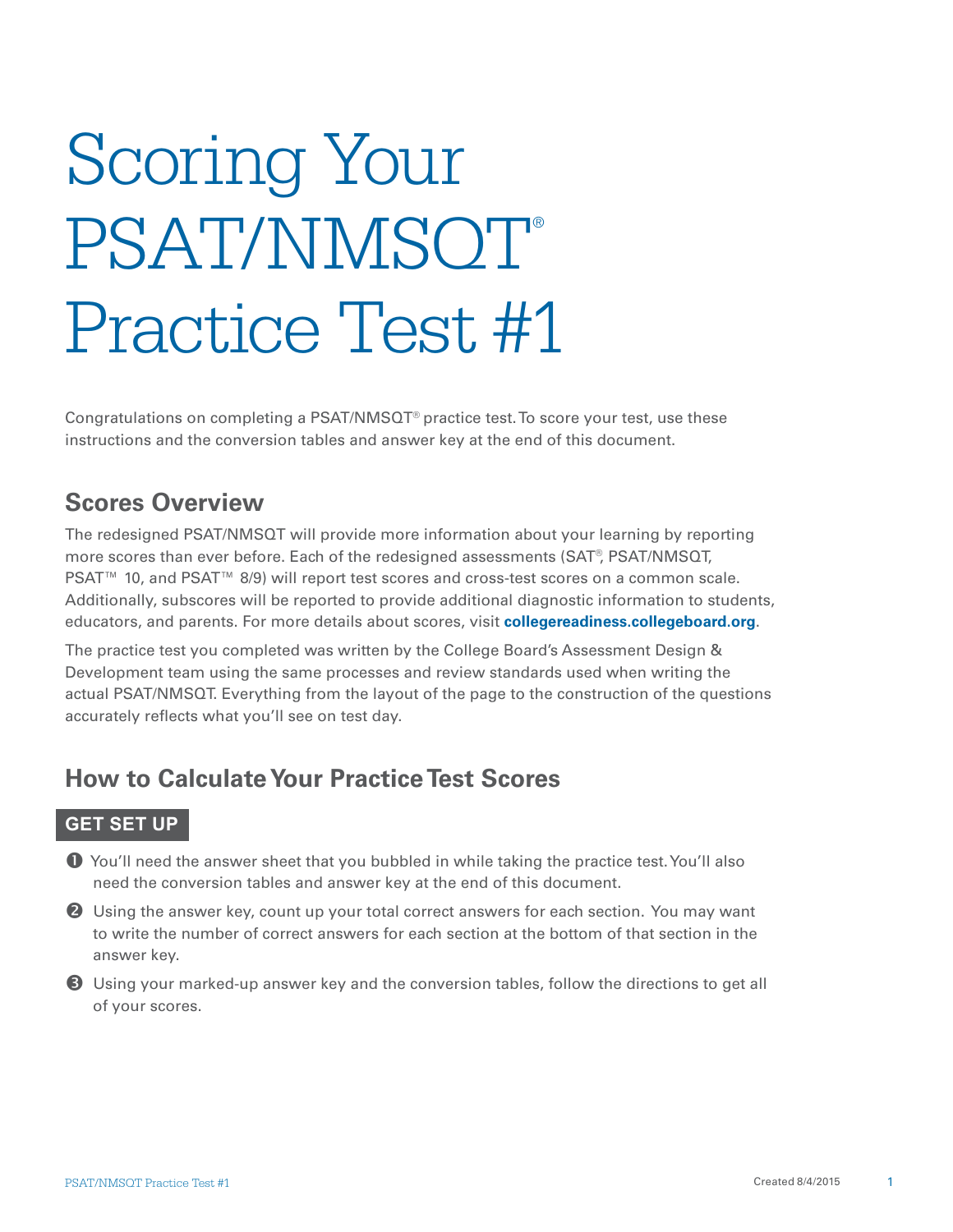# **GET SECTION AND TOTAL SCORES**

Your total score on the PSAT/NMSQT practice test is the sum of your Evidence-Based Reading and Writing Section score and your Math Section score. To get your total score, you will convert what we call the "raw score" for each section  $-$  the number of questions you got right in that section — into the "scaled score" for that section, then calculate the total score.

### **GET YOUR EVIDENCE-BASED READING AND WRITING SECTION SCORE**

Calculate your PSAT/NMSQT Evidence-Based Reading and Writing Section score (it's on a scale of 160–760) by first determining your Reading Test score and your Writing and Language Test score. Here's how:

- Count the number of correct answers you got on Section 1 (the Reading Test). There is no penalty for wrong answers. The number of correct answers is your raw score.
- **2** Go to Raw Score Conversion Table 1: Section and Test Scores on page 7. Look in the "Raw Score" column for your raw score, and match it to the number in the "Reading Test Score" column.
- **B** Do the same with Section 2 to determine your Writing and Language Test score.
- Add your Reading Test score to your Writing and Language Test score.
- **G** Multiply that number by 10. This is your Evidence-Based Reading and Writing Section score.

**EXAMPLE:** *Jennifer answered 29 of the 47 questions correctly on the PSAT/NMSQT Reading Test and 20 of the 44 questions correctly on the PSAT/NMSQT Writing and Language Test. Using the table on page 7, she calculates that she received a PSAT/NMSQT Reading Test score of 28 and a PSAT/NMSQT Writing and Language Test score of 22. She adds 28 to 22 (gets 50) and then multiplies by 10 to determine her PSAT/NMSQT Evidence-Based Reading and Writing Section score of 500.* 

### **GET YOUR MATH SECTION SCORE**

Calculate your PSAT/NMSQT Math Section score (it's on a scale of 160–760).

- Count the number of correct answers you got on Section 3 (Math Test No Calculator) and Section 4 (Math Test — Calculator). There is no penalty for wrong answers.
- **2** Add the number of correct answers you got on Section 3 (Math Test No Calculator) and Section 4 (Math Test — Calculator).
- **B** Use Raw Score Conversion Table 1: Section and Test Scores to turn your raw score into your Math Section score.

### **GET YOUR TOTAL SCORE**

Add your Evidence-Based Reading and Writing Section score to your Math Section score. The result is your total score on the PSAT/NMSQT Practice Test, on a scale of 320–1520.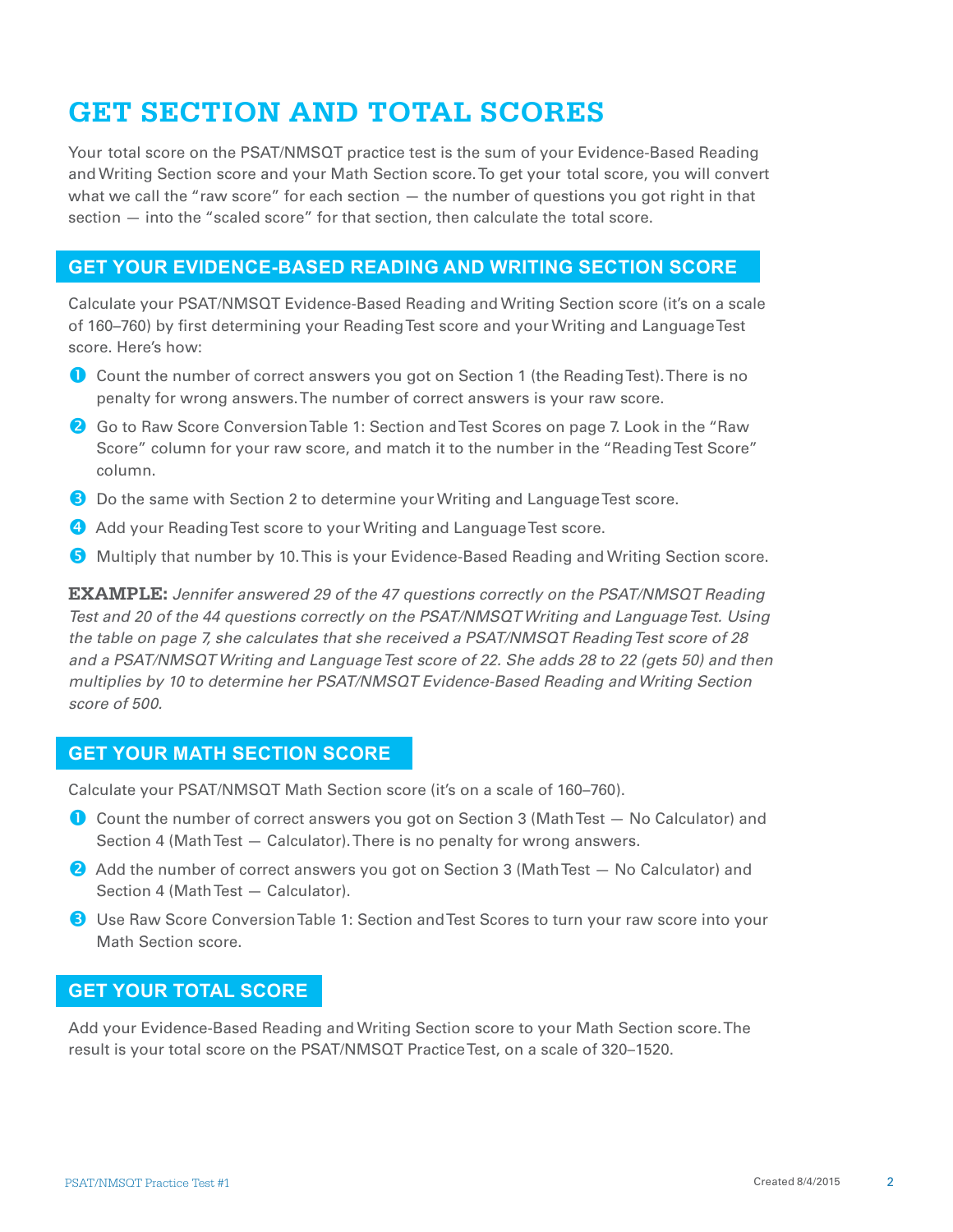# **GET SUBSCORES**

Subscores provide more detailed information about your strengths in specific areas within literacy and math. They are reported on a scale of 1–15.

### **HEART OF ALGEBRA**

The Heart of Algebra subscore is based on questions from the Math Test that focus on linear equations and inequalities.

- Add up your total correct answers from the following set of questions:
	- ▶ Math Test No Calculator: Questions 1; 3; 5; 7-9; 14-15
	- ▶ Math Test Calculator: Questions 1-2; 5; 8; 11; 24; 27; 29

Your total correct answers from all of these questions is your raw score.

**2** Use Raw Score Conversion Table 2: Subscores on page 8 to determine your Heart of Algebra subscore.

### **PROBLEM SOLVING AND DATA ANALYSIS**

The Problem Solving and Data Analysis subscore is based on questions from the Math Test that focus on quantitative reasoning, the interpretation and synthesis of data, and solving problems in rich and varied contexts.

- Add up your total correct answers from the following set of questions:
	- ▶ Math Test No Calculator: No Questions
	- ▶ Math Test Calculator: Questions 3; 6-7; 9-10; 12-17; 19-23

Your total correct answers from all of these questions is your raw score.

**2** Use Raw Score Conversion Table 2: Subscores to determine your Problem Solving and Data Analysis subscore.

### **PASSPORT TO ADVANCED MATH**

The Passport to Advanced Math subscore is based on questions from the Math Test that focus on topics central to the ability of students to progress to more advanced mathematics, such as understanding the structure of expressions, reasoning with more complex equations, and interpreting and building functions.

Add up your total correct answers from the following set of questions:

- ▶ Math Test No Calculator: Questions 2; 6; 10-13; 16-17
- Math Test Calculator: Questions 4; 18; 25; 28; 30-31

Your total correct answers from all of these questions is your raw score.

**2** Use Raw Score Conversion Table 2: Subscores to determine your Passport to Advanced Math subscore.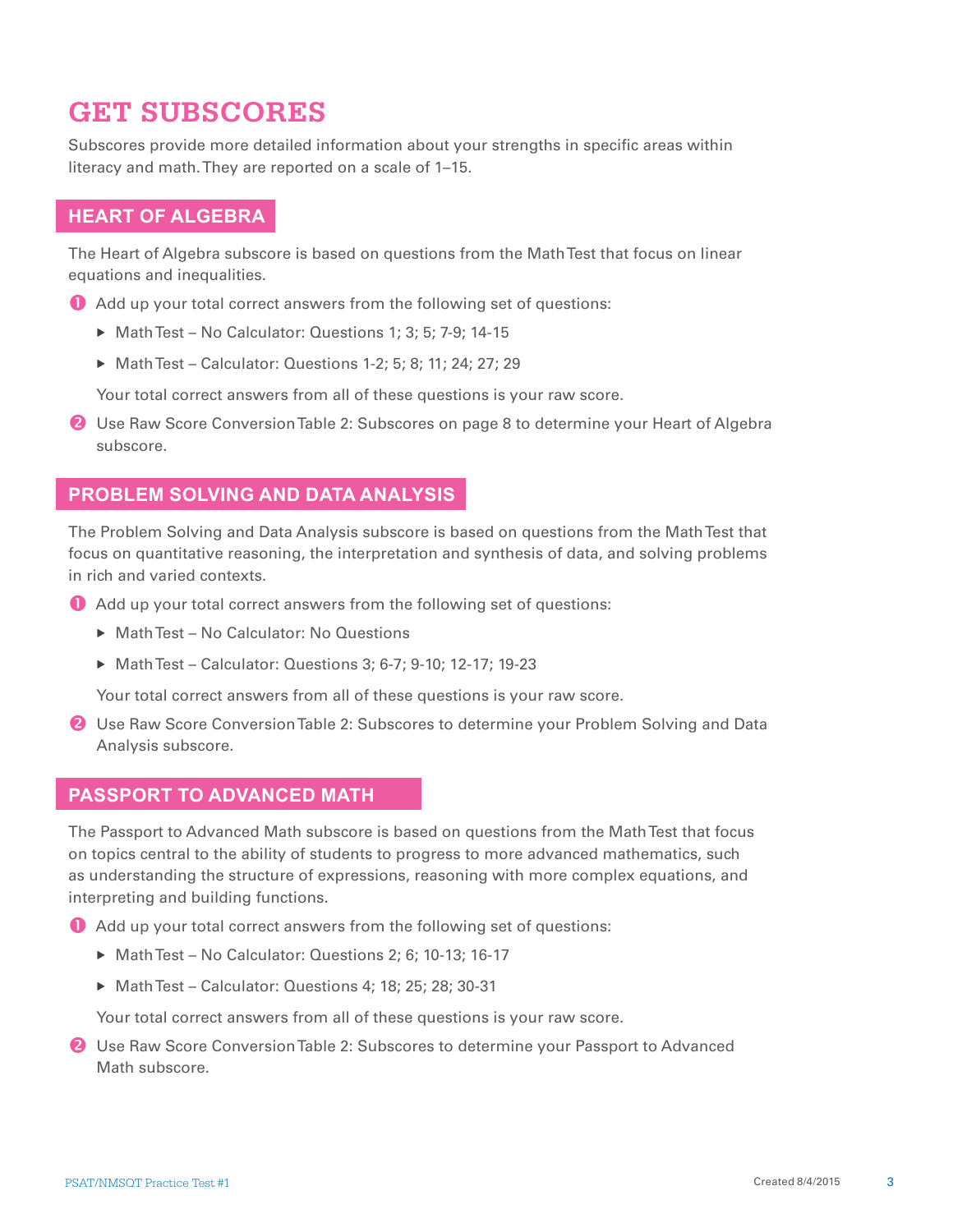### **EXPRESSION OF IDEAS**

The Expression of Ideas subscore is based on questions from the Writing and Language Test that focus on topic development, organization, and rhetorically effective use of language.

- Add up your total correct answers from the following set of questions:
	- ▶ Writing and Language Test: Questions 1-2; 5-7; 11; 15-19; 22; 25; 27-28; 30; 32-36; 39-40; 44

Your total correct answers from all of these questions is your raw score.

Use Raw Score Conversion Table 2: Subscores to determine your Expression of Ideas subscore.

### **STANDARD ENGLISH CONVENTIONS**

The Standard English Conventions subscore is based on questions from the Writing and Language Test that focus on sentence structure, usage, and punctuation.

- Add up your total correct answers from the following set of questions:
	- ▶ Writing and Language Test: Questions 3-4; 8-10; 12-14; 20-21; 23-24; 26; 29; 31; 37-38; 41-43

Your total correct answers from all of these questions is your raw score.

**2** Use Raw Score Conversion Table 2: Subscores to determine your Standard English Conventions subscore.

### **WORDS IN CONTEXT**

The Words in Context subscore is based on questions from both the Reading Test and the Writing and Language Test that address word/phrase meaning in context and rhetorical word choice.

- Add up your total correct answers from the following set of questions:
	- ▶ Reading Test: Questions 5-6; 10; 13; 23-24; 34; 37; 40; 43
	- Writing and Language Test: Questions 1-2; 17; 19; 28; 30; 36; 39

Your total correct answers from all of these questions is your raw score.

**2** Use Raw Score Conversion Table 2: Subscores to determine your Words in Context subscore.

### **COMMAND OF EVIDENCE**

The Command of Evidence subscore is based on questions from both the Reading Test and the Writing and Language Test that ask you to interpret and use evidence found in a wide range of passages and informational graphics, such as graphs, tables, and charts.

- Add up your total correct answers from the following set of questions:
	- ▶ Reading Test: Questions 8; 17-18; 22; 26-28; 36; 39; 42
	- Writing and Language Test: Questions 6-7; 15-16; 18; 27; 33-34

Your total correct answers from all of these questions is your raw score.

**2** Use Raw Score Conversion Table 2: Subscores to determine your Command of Evidence subscore.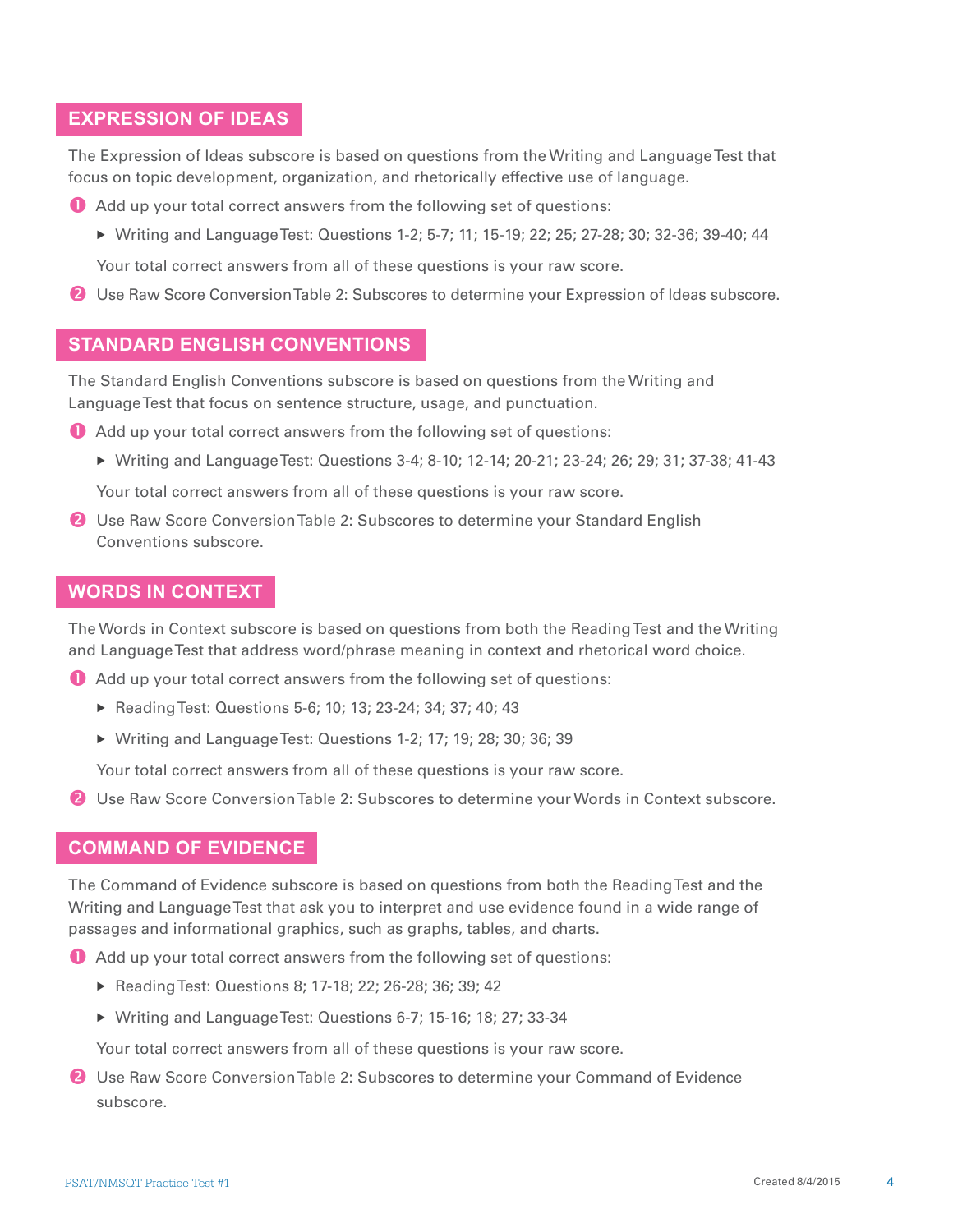# **GET CROSS-TEST SCORES**

The new PSAT/NMSQT also reports two cross-test scores: Analysis in History/Social Studies and Analysis in Science. These scores are based on questions in the Reading, Writing and Language, and Math Tests that ask students to think analytically about texts and questions in these subject areas. Cross-test scores are reported on a scale of 8–38.

## **ANALYSIS IN HISTORY/SOCIAL STUDIES**

- Add up your total correct answers from the following set of questions:
	- Reading Test: Questions 10-19; 29-37
	- Writing and Language Test: Questions 25; 27-28; 30; 32-33
	- ▶ Math Test No Calculator: Questions 7-8
	- ▶ Math Test Calculator: Questions 1; 13-16

Your total correct answers from all of these questions is your raw score.

**2** Use Raw Score Conversion Table 3: Cross-Test Scores on page 9 to determine your Analysis in History/Social Studies cross-test score.

### **ANALYSIS IN SCIENCE**

- Add up your total correct answers from the following set of questions:
	- Reading Test: Questions 20-28; 38-47
	- Writing and Language Test: Questions 15-19; 22
	- Math Test Calculator: Questions 17; 19; 22-24; 30; 31

Your total correct answers from all of these questions is your raw score.

**2** Use Raw Score Conversion Table 3: Cross-Test Scores to determine your Analysis in Science cross-test score.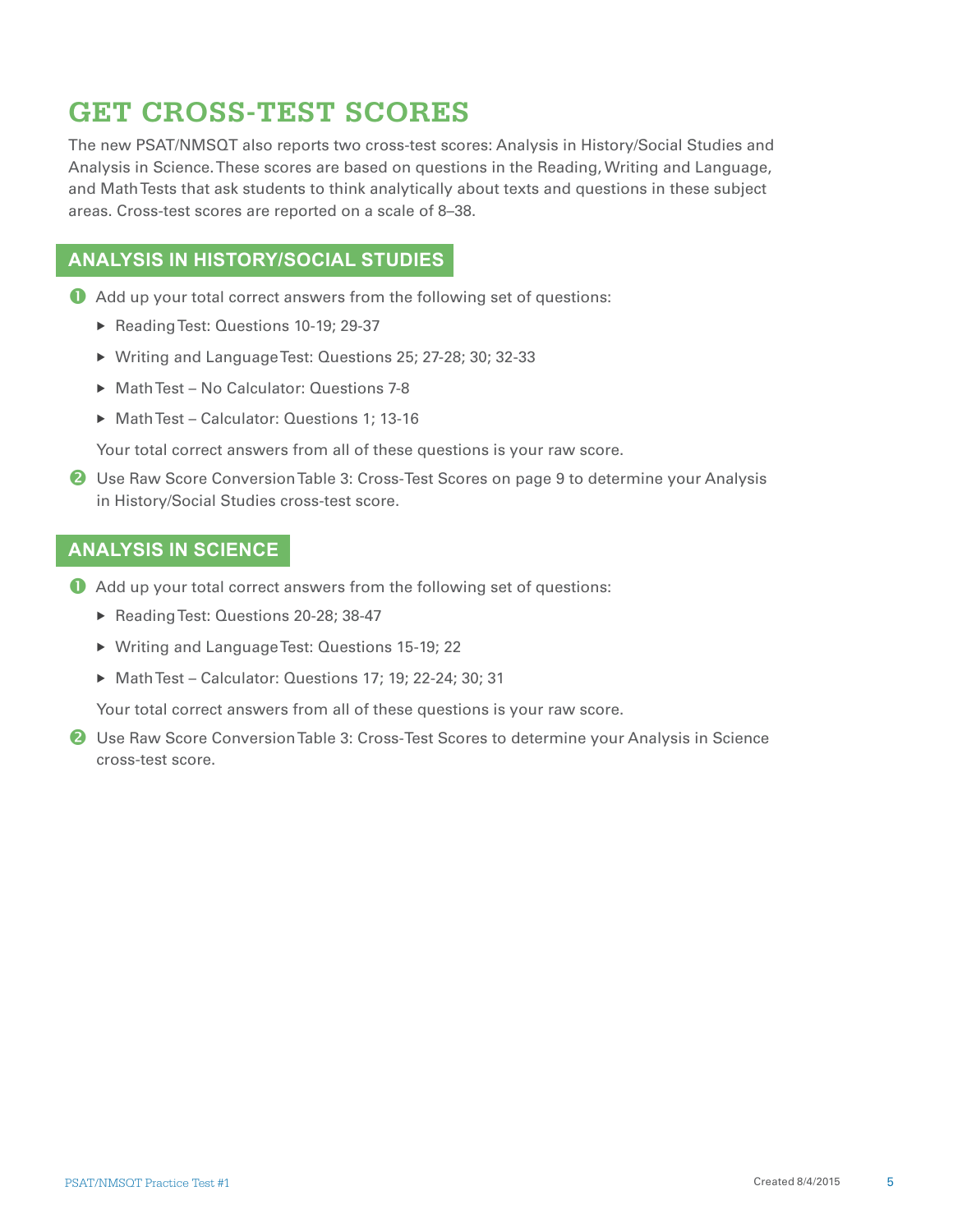### **ANSWER KEY**

#### **Reading Test Answers**

| 1 A  | 11 B | 21 D | 31 D | 41 B |
|------|------|------|------|------|
| 2A   | 12A  | 22A  | 32 C | 42 A |
| 3B   | 13A  | 23B  | 33 B | 43 C |
| 4 C  | 14 D | 24 B | 34 D | 44 C |
| 5 C  | 15 D | 25 D | 35 C | 45 B |
| 6 B  | 16 A | 26 D | 36 D | 46 C |
| 7B   | 17 D | 27A  | 37 B | 47 A |
| 8 D  | 18 C | 28 A | 38 D |      |
| 9 B  | 19 D | 29 B | 39 B |      |
| 10 C | 20 C | 30 C | 40 D |      |

| 1 <sup>C</sup>  | 11 D | 21 C | 31 D | 41 B |
|-----------------|------|------|------|------|
| 2 D             | 12 C | 22A  | 32 D | 42 B |
| 3 C             | 13B  | 23D  | 33 A | 43 A |
| 4 D             | 14 B | 24 A | 34 C | 44 D |
| 5 C             | 15 B | 25 A | 35 A |      |
| 6 A             | 16 D | 26 B | 36 D |      |
| 7B              | 17 A | 27 C | 37 D |      |
| 8 B             | 18 A | 28 D | 38 C |      |
| 9 B             | 19 D | 29 C | 39 B |      |
| 10 <sub>D</sub> | 20 C | 30 D | 40 C |      |

**Writing and Language Test Answers** 

WRITING AND LANGUAGE TEST RAW SCORE (NUMBER OF CORRECT ANSWERS)

READING TEST RAW SCORE (NUMBER OF

(NUMBER OF<br>CORRECT ANSWERS)

| <b>Math Test</b><br><b>No Calculator Answers</b> |                 | <b>Math Test</b> | <b>Calculator Answers</b> |                 |
|--------------------------------------------------|-----------------|------------------|---------------------------|-----------------|
| 1 A                                              | 11 C            | 1 <sup>C</sup>   | 11 C                      | 21 C            |
| 2 B                                              | 12A             | 2 A              | 12B                       | 22 B            |
| 3 A                                              | 13 D            | 3 C              | 13B                       | 23 D            |
| 4 D                                              | 14 300          | 4 C              | 14 B                      | 24 A            |
| 5 B                                              | 15 <sub>2</sub> | 5 C              | 15 B                      | 25 A            |
| 6 B                                              | 169             | 6 D              | 16 C                      | 26 D            |
| 7 A                                              | 17 <sub>4</sub> | 7 D              | 17 C                      | 27A             |
| 8 D                                              |                 | 8 D              | 18 C                      | 28 6            |
| 9 B                                              |                 | 9 C              | 19A                       | 299             |
| 10 <sub>D</sub>                                  |                 | 10B              | 20 C                      | 30 510          |
|                                                  |                 |                  |                           | 31 51/5 or 10.2 |

MATH TEST NO CALCULATOR RAW SCORE (NUMBER OF CORRECT ANSWERS)

MATH TEST CALCULATOR RAW SCORE (NUMBER OF CORRECT ANSWERS)

#### PSAT/NMSQT Practice Test #1 Created 8/4/2015 6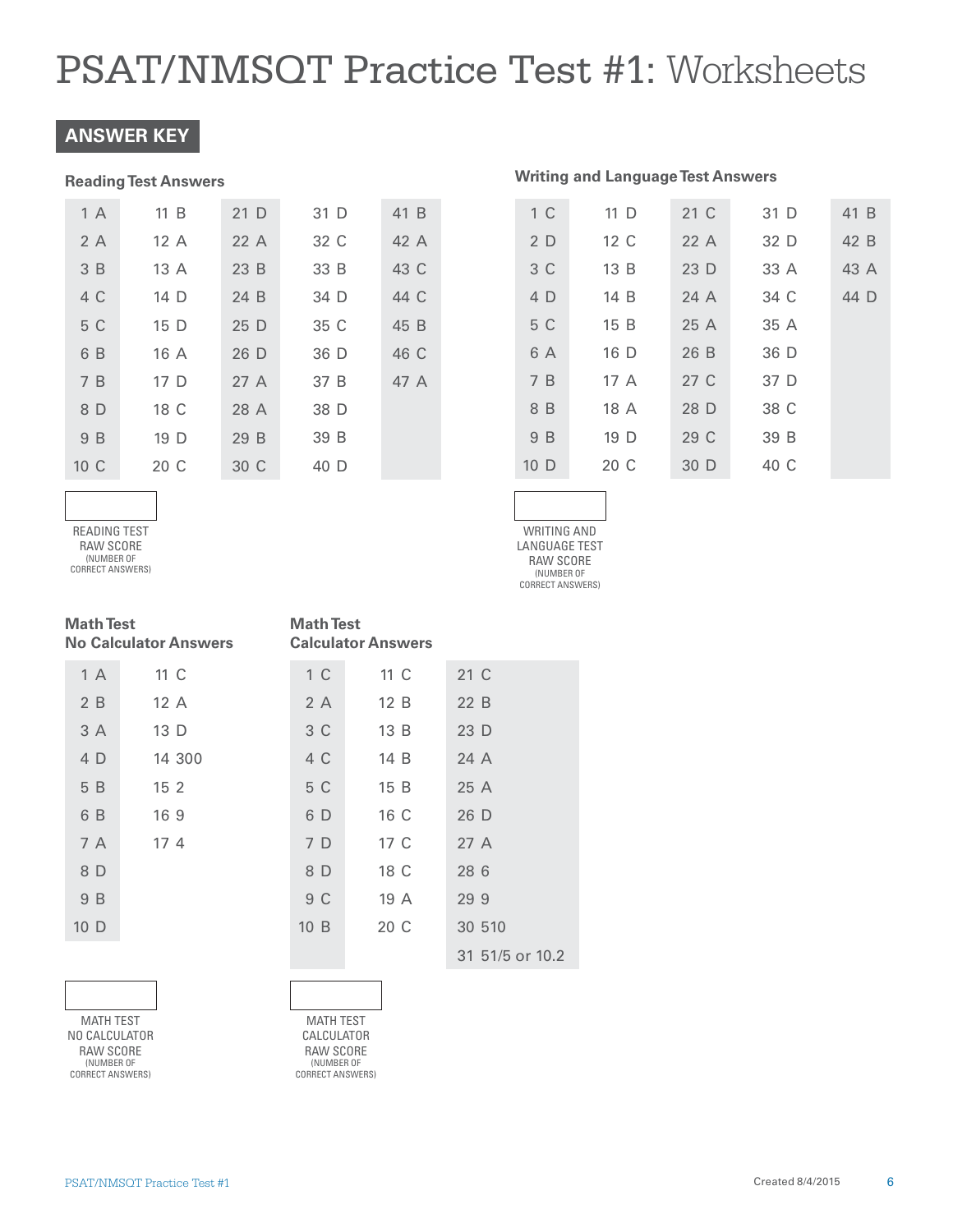### **RAW SCORE CONVERSION TABLE 1 SECTION AND TEST SCORES**

| <b>Raw</b><br><b>Score</b><br>(# of correct<br>answers) | Reading<br><b>Test Score</b> | Writing and<br>Language<br><b>Test Score</b> | Math<br>Section<br>Score | <b>Raw</b><br><b>Score</b><br>(# of correct<br>answers) | Readin<br><b>Test Sco</b> |
|---------------------------------------------------------|------------------------------|----------------------------------------------|--------------------------|---------------------------------------------------------|---------------------------|
| $\bf{0}$                                                | 8                            | $8\,$                                        | 160                      | 25                                                      | 26                        |
| 1                                                       | $\hbox{9}$                   | $\boldsymbol{9}$                             | 190                      | 26                                                      | 26                        |
| $\overline{2}$                                          | 10                           | 10                                           | 210                      | 27                                                      | 27                        |
| 3                                                       | 11                           | 11                                           | 240                      | 28                                                      | 27                        |
| $\overline{\mathbf{4}}$                                 | 12                           | 12                                           | 270                      | 29                                                      | 28                        |
| 5                                                       | 14                           | 13                                           | 290                      | 30                                                      | 28                        |
| $6\phantom{1}$                                          | 15                           | 14                                           | 320                      | 31                                                      | 29                        |
| 7                                                       | 16                           | 14                                           | 340                      | 32                                                      | 29                        |
| 8                                                       | 16                           | 15                                           | 360                      | 33                                                      | 30                        |
| 9                                                       | 17                           | 15                                           | 370                      | 34                                                      | 30                        |
| 10                                                      | 18                           | 16                                           | 390                      | 35                                                      | 31                        |
| 11                                                      | 18                           | 16                                           | 400                      | 36                                                      | 31                        |
| 12                                                      | 19                           | 17                                           | 420                      | 37                                                      | 32                        |
| 13                                                      | 19                           | 18                                           | 430                      | 38                                                      | 32                        |
| 14                                                      | 20                           | 18                                           | 440                      | 39                                                      | 33                        |
| 15                                                      | 20                           | 19                                           | 460                      | 40                                                      | 34                        |
| 16                                                      | 21                           | 20                                           | 470                      | 41                                                      | 34                        |
| 17                                                      | 21                           | 20                                           | 480                      | 42                                                      | 35                        |
| 18                                                      | 22                           | 21                                           | 490                      | 43                                                      | 36                        |
| 19                                                      | 22                           | 21                                           | 500                      | 44                                                      | 37                        |
| 20                                                      | 23                           | 22                                           | 510                      | 45                                                      | 37                        |
| 21                                                      | 23                           | 23                                           | 520                      | 46                                                      | 38                        |
| 22                                                      | 24                           | 24                                           | 530                      | 47                                                      | 38                        |
| 23                                                      | 24                           | 24                                           | 540                      | 48                                                      |                           |
| 24                                                      | 25                           | 25                                           | 550                      |                                                         |                           |

| <b>Kaw</b><br><b>Score</b><br>(# of correct<br>answers) | Reading<br><b>Test Score</b> | Writing and<br>Language<br><b>Test Score</b> | Math<br>Section<br>Score |
|---------------------------------------------------------|------------------------------|----------------------------------------------|--------------------------|
| 25                                                      | 26                           | 25                                           | 560                      |
| 26                                                      | 26                           | 26                                           | 570                      |
| 27                                                      | 27                           | 27                                           | 580                      |
| 28                                                      | 27                           | 27                                           | 580                      |
| 29                                                      | 28                           | 28                                           | 590                      |
| 30                                                      | 28                           | 28                                           | 600                      |
| 31                                                      | 29                           | 29                                           | 610                      |
| 32                                                      | 29                           | 29                                           | 620                      |
| 33                                                      | 30                           | 30                                           | 630                      |
| 34                                                      | 30                           | 30                                           | 640                      |
| 35                                                      | 31                           | 31                                           | 650                      |
| 36                                                      | 31                           | 32                                           | 670                      |
| 37                                                      | 32                           | 32                                           | 680                      |
| 38                                                      | 32                           | 33                                           | 690                      |
| 39                                                      | 33                           | 34                                           | 710                      |
| 40                                                      | 34                           | 35                                           | 720                      |
| 41                                                      | 34                           | 36                                           | 730                      |
| 42                                                      | 35                           | 37                                           | 730                      |
| 43                                                      | 36                           | 37                                           | 740                      |
| 44                                                      | 37                           | 38                                           | 740                      |
| 45                                                      | 37                           |                                              | 750                      |
| 46                                                      | 38                           |                                              | 750                      |
| 47                                                      | 38                           |                                              | 760                      |
| 48                                                      |                              |                                              | 760                      |

### **CONVERSION EQUATION 1**

### **SECTION AND TEST SCORES**

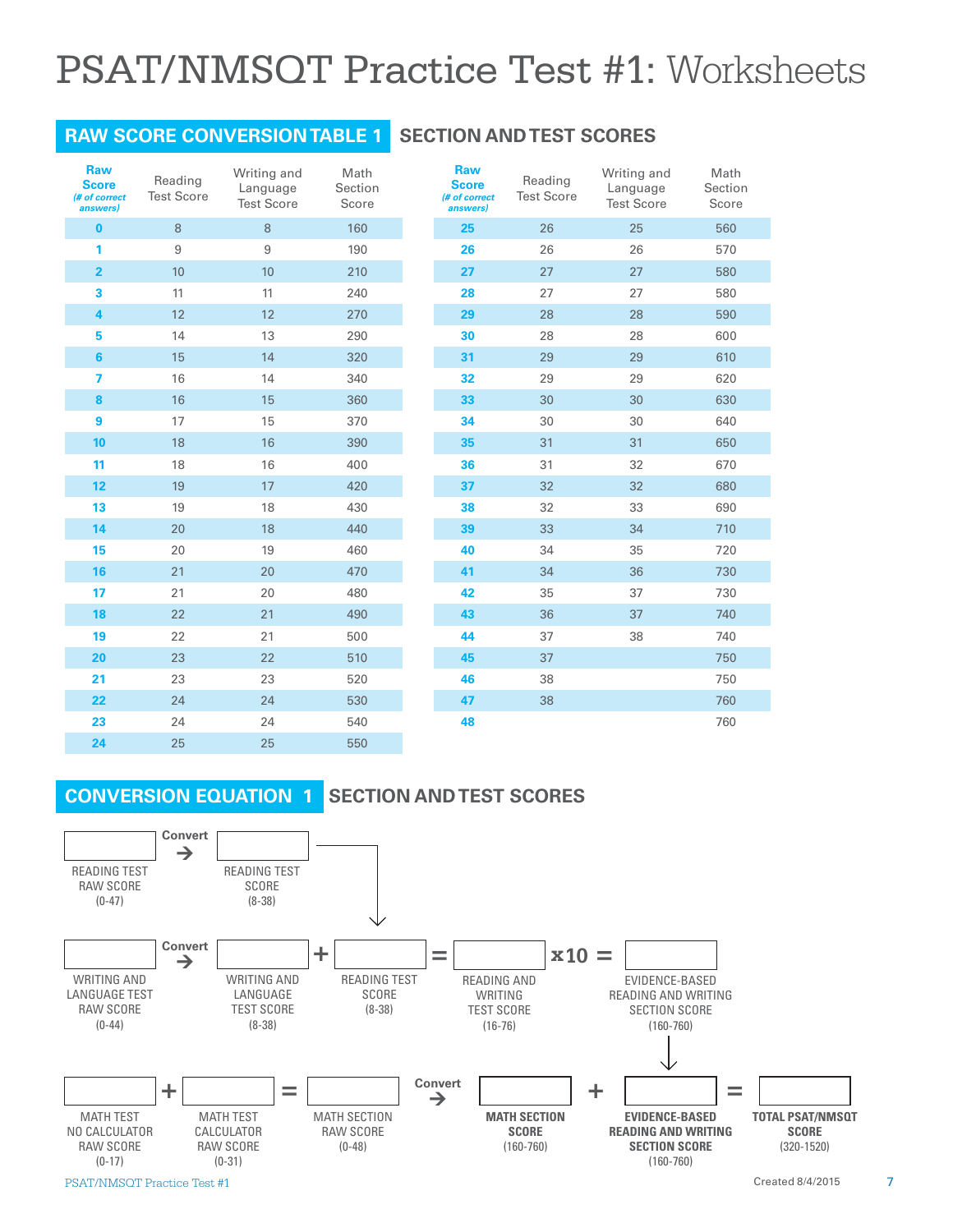# **RAW SCORE CONVERSION TABLE 2 SUBSCORES**

| Raw<br><b>Score</b><br>(# of correct<br>answers) | Heart of<br>Algebra | Problem<br>Solving and<br>Data Analysis | Passport to<br>Advanced Math | Expression<br>of Ideas   | Standard<br>English<br>Conventions | Words in<br>Context | Command of<br>Evidence |
|--------------------------------------------------|---------------------|-----------------------------------------|------------------------------|--------------------------|------------------------------------|---------------------|------------------------|
| $\mathbf{0}$                                     | $\mathbf{1}$        | $\mathbf{1}$                            | $\mathbf{1}$                 | $\mathbf{1}$             | $\mathbf{1}$                       | $\mathbf{1}$        | $\mathbf{1}$           |
| 1                                                | 3                   | $\,$ 3 $\,$                             | $\mathbf 5$                  | $\sqrt{2}$               | $\sqrt{2}$                         | $\overline{2}$      | $\sqrt{2}$             |
| $\overline{2}$                                   | $\overline{4}$      | $\overline{4}$                          | $\overline{7}$               | $\sqrt{3}$               | $\sqrt{3}$                         | $\sqrt{3}$          | $\sqrt{3}$             |
| 3                                                | 5                   | 5                                       | 8                            | $\overline{4}$           | 3                                  | 3                   | $\overline{4}$         |
| 4                                                | $\,6\,$             | $\,6\,$                                 | $\boldsymbol{9}$             | $\overline{4}$           | $\overline{4}$                     | $\overline{4}$      | $\sqrt{5}$             |
| 5                                                | $\overline{7}$      | $\overline{7}$                          | 10                           | 5                        | 4                                  | 5                   | $\,6\,$                |
| $6\phantom{1}$                                   | $\,8\,$             | $\,8\,$                                 | 11                           | $\,6\,$                  | $\sqrt{5}$                         | $\,6\,$             | $\sqrt{ }$             |
| $\overline{7}$                                   | 8                   | 8                                       | 12                           | 6                        | 6                                  | 6                   | 8                      |
| 8                                                | $\,9$               | $\boldsymbol{9}$                        | 13                           | $\sqrt{ }$               | $\,6\,$                            | $\overline{7}$      | $\,8\,$                |
| $\boldsymbol{9}$                                 | 10                  | 10                                      | 14                           | $\overline{\phantom{a}}$ | $\overline{7}$                     | 8                   | $\boldsymbol{9}$       |
| 10                                               | 10                  | 11                                      | 15                           | $\,8\,$                  | $\boldsymbol{7}$                   | $\boldsymbol{9}$    | $\boldsymbol{9}$       |
| 11                                               | 11                  | 11                                      | 15                           | $\,8\,$                  | $\,8\,$                            | 10                  | 10                     |
| 12 <sub>2</sub>                                  | 12                  | 12                                      | 15                           | $\boldsymbol{9}$         | $\,8\,$                            | $10$                | 11                     |
| 13                                               | 13                  | 13                                      | 15                           | $\boldsymbol{9}$         | $\boldsymbol{9}$                   | 11                  | 11                     |
| 14                                               | 14                  | 14                                      | 15                           | 10                       | $\boldsymbol{9}$                   | 12                  | $12\,$                 |
| 15                                               | 15                  | 15                                      |                              | $10$                     | 10                                 | 13                  | 13                     |
| 16                                               | 15                  | 15                                      |                              | 11                       | 10                                 | 14                  | 14                     |
| 17                                               |                     |                                         |                              | 12                       | 11                                 | 15                  | 15                     |
| 18                                               |                     |                                         |                              | 12                       | 12                                 | 15                  | 15                     |
| 19                                               |                     |                                         |                              | 13                       | 13                                 |                     |                        |
| 20                                               |                     |                                         |                              | 13                       | 15                                 |                     |                        |
| 21                                               |                     |                                         |                              | 14                       |                                    |                     |                        |
| 22                                               |                     |                                         |                              | 15                       |                                    |                     |                        |
| 23                                               |                     |                                         |                              | 15                       |                                    |                     |                        |
| 24                                               |                     |                                         |                              | 15                       |                                    |                     |                        |

## **CONVERSION EQUATION 2 SUBSCORES**